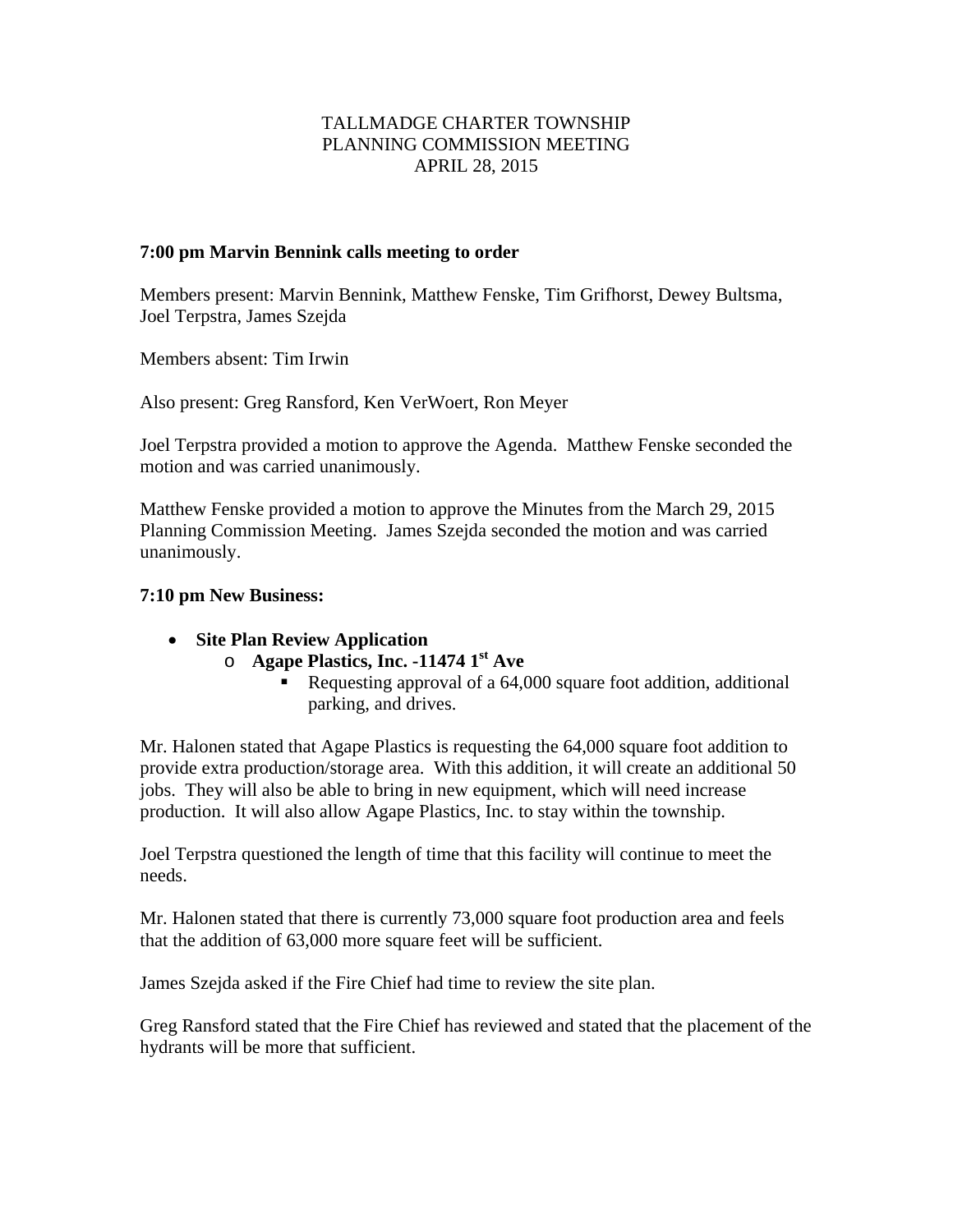Dewey Bultsma questioned if the detention pond met the requirements.

Mr. Halonen stated that the smaller of the two detention ponds will be filled and that the larger of the two will be expanded.

Joel Terpstra asked if the landscaping met the Township requirements.

Greg Ransford stated the all requirements per the ordinance have been met.

James Szejda had questions regarding the façade and if all requirements were met.

Greg Randsford stated that the building façade met all requirements per the township ordinance.

James Szejda provided a motion to approve the Site Plan as submitted with the approval by the Water Resource Department. Joel Terpstra seconded the motion and was carried unanimously.

# **Public Hearing:**

#### o **Tallmadge Woods Condominium Planned Unit Development – Final Development Plan**

Mr. VerWoert presented a plan to continue into Phase II, III, and IV of the Tallmadge Woods Condominium Development. Mr. VerWoert stated that he has been working with the water resource department to make sure the proper drainage is in place. He also stated that an 8" main would be installed to the east and run between units 39 and 40. The retention pond that was developed in 2001 was designed to accommodate the future developments.

Matthew Fenske asked how many units would be built in this phase.

Mr. VerWoert stated that there would be six stand-alone units and four double units.

Tim Grifhorst questioned the size of the water main proposed.

Mr. VerWoert stated that an 8" water main is required.

# **7:50 pm Public Portion of the Hearing:**

Mark Daling at 12131  $8<sup>th</sup>$  Ave, stated that he lives on the corner of  $8<sup>th</sup>$  Ave and Leonard Street. His main concern is with the water flow and flooding if retention ponds do not hold.

# **7:55: Public Portion closed.**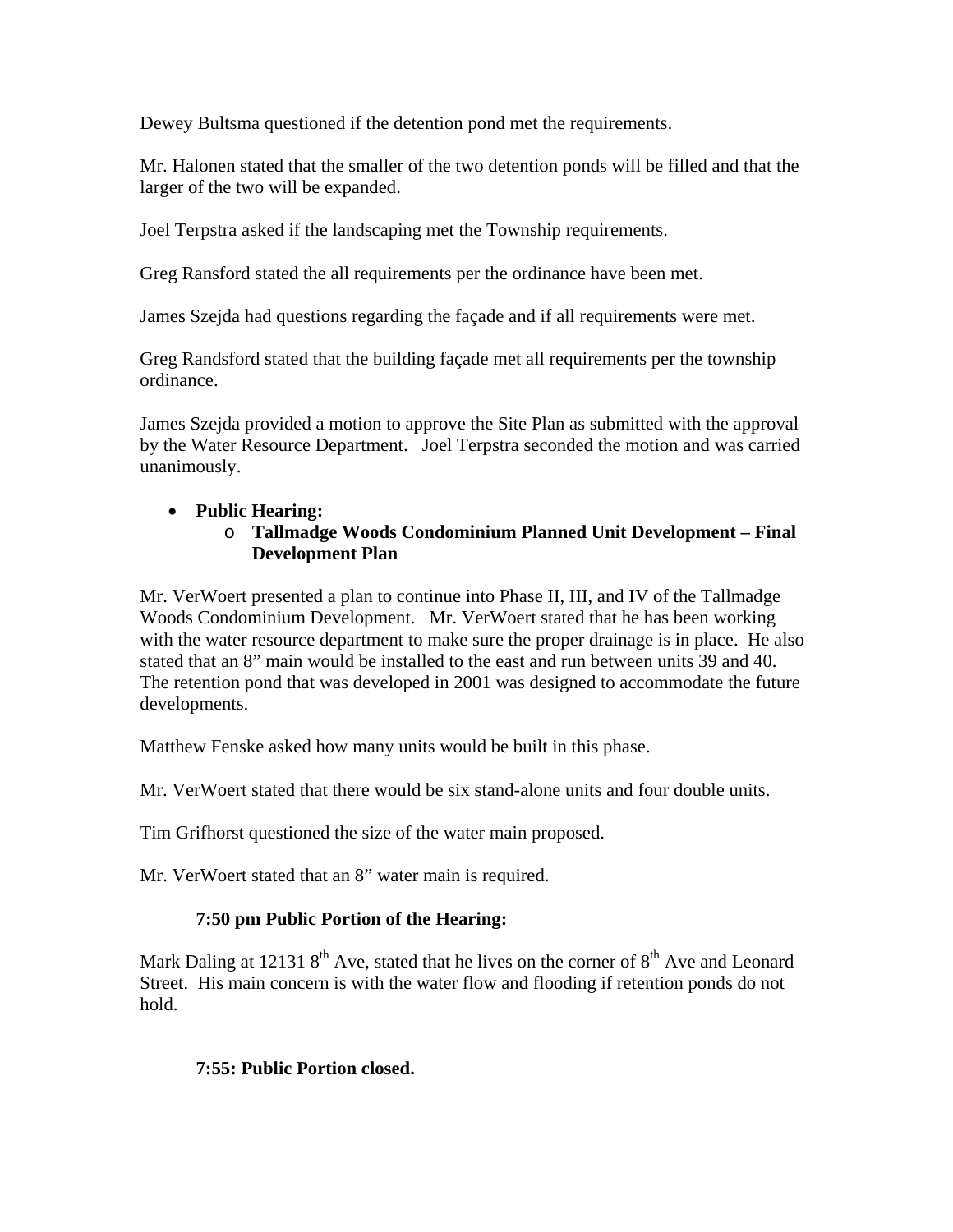Dewey Bultsma asked if storm drains would be throughout the entire development.

Mr. VerWoert stated that between units 51 and 52 a storm drain would need to be installed.

Joel Terpstra provided a motion that Major Amendment Application is passed to Tallmadge Charter Township Board of Trustees for Phase II of the Tallmadge Woods Condominium Planned Unit Development – Final Development Plan. Will also address the detention pond in Phase III and IV and this is to include the 8" water main. Dewey Bultsma seconded the motion and was carried unanimously.

# o **Lamont Civic Association- 4615 Leverette Street**

Requesting amendment to special use permit for basketball court, drive and parking modifications

Mr. Meyer, President of the Lamont Civic Association would like to install a basketball court and would be adding handicap parking. Mr. Myer feels that the community would benefit from this plan.

Greg Ransford stated that this is a deviation from the approved 2012 Site Plan, that was to include a paved surface with parking spaces, and the storm drainage systems have not been installed.

Joel Terpstra questioned the layout of the basketball court and parking lot.

Mr. Myer stated that the basketball court would be a concrete slab that will over lap the gravel parking lot.

Matthew Fenske asked if parking spaces would be eliminated due to the basketball court and if so haw many.

Greg Ransford stated that six spaces would be eliminated.

Joel Terpstra questioned if Mr. Meyer would be willing to move the placement of the basketball court.

Mr. Meyer stated that he would not be will to move the location because it would not be cost effective anywhere else.

Dewey Bultsma provided a motion to table the request for the Lamont Civic Association's Special Use Permit for basketball court, drive, and parking modifications until the approved 2012 Site Plan has been completed. Tim Grifhorst seconded the motion and was carried unanimously.